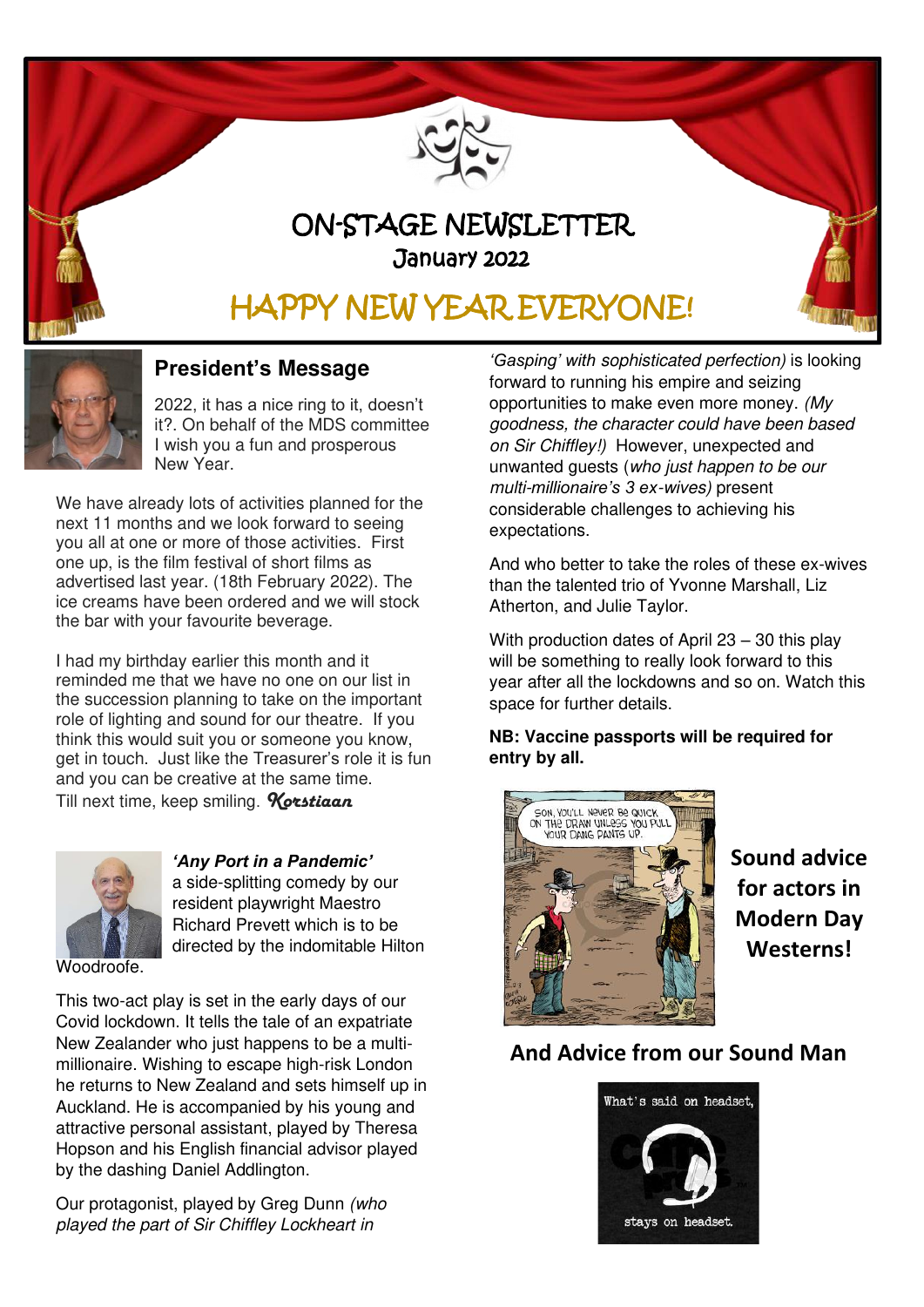### **Whilst this was heard in the wings!**





## **The Improv-ables Do it Again!**

Despite the short notice, both the pre-Christmas one-night shows were well attended and once again much appreciated by audiences. Especially so, as the theatre had to cancel the end of year production and our monthly Friday Flicks.

Congratulations go to the enthusiastic members of this lively group led by Julie Taylor.



With our esteemed treasurer, Colin Kemplen, retiring at the AGM next year, we are looking for someone to take on this illustrious role. You do not need a PHD in applied mathematics or a doctorate in business studies, just the ability to count the cash, learn the codes and record the transactions so our accountants can do the really important stuff!

Colin says it's a really fun position!

So, if you would be interested in taking on this important role, please contact Colin

Phone: 07 888 412 or 027 447 8347



#### **FRIDAY FLICKS Starting up again on the February 18th all being well COVID-wise that is.**



Colin Kemplen informs me that he has managed to get the Festival of Short Films to show that we had to cancel last year,

which is great news.So, we look forward to seeing our faithful patrons back in February.

#### **NB: Vaccine passports will need to be shown of course.**



**Like the Flu, COVID-19 is only one of many such pandemics the world has known across the centuries. In Shakespeare's day for example it was the dreaded plague.** 

### **What Shakespeare Actually Wrote About**

**the Plague** By [Stephen Greenblatt](https://www.newyorker.com/contributors/stephen-greenblatt) from the New York Times (adapted) Shakespeare lived his entire life in the shadow of bubonic plague. On April 26, 1564, in the parish register of Holy Trinity Church, in Stratford-upon-Avon, the vicar, John Bretchgirdle, recorded the baptism of one "Gulielmus filius Johannes Shakspere." A few months later, in the same register, the vicar noted the death of Oliver Gunne, an apprentice weaver, and in the margins next to that entry scribbled the words "hic incipit pestis" (here begins the plague). On that occasion, the epidemic took the lives of around a fifth of the town's population. By good fortune, it spared the life of the infant William Shakespeare and his family.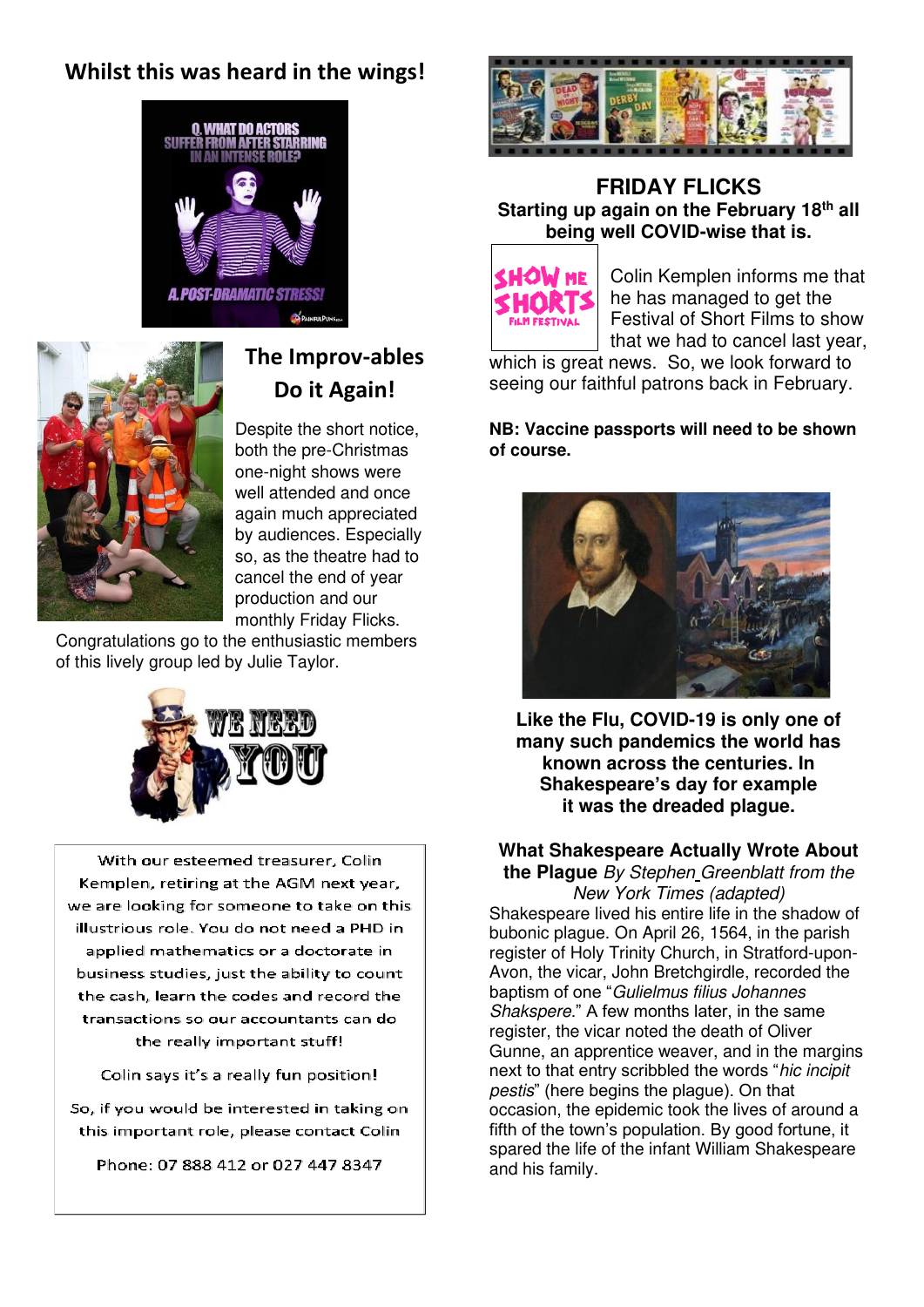

Such outbreaks did not rage on forever. With the help of strict quarantines and a change in the weather, the epidemic would slowly wane, as it did in Stratford, and life would resume its normal course.

But, after an interval of a few

years, in cities and towns throughout the realm, the plague would return. It generally appeared on the scene with little or no warning, and it was terrifyingly contagious. Victims would awaken with fever and chills.

A feeling of extreme weakness or exhaustion would give way to diarrhoea, vomiting, bleeding from the mouth, nose, or rectum, and tell-tale buboes, or swollen lymph nodes, in the groin or armpit. Death, often in great agony, would almost inevitably follow.



Innumerable preventive measures were proposed, most of which were useless—or, in the case of the killing of dogs and cats, worse than useless, since the disease was in fact spread by rat-borne fleas. The smoke of dried rosemary, frankincense, or

bay leaves burning in a chafing dish was thought to help clear the air of infection, and, if those ingredients were not readily available, physicians recommended burning old shoes.

In the streets, people walked about sniffing oranges stuffed with cloves. Pressed firmly enough against the nose, perhaps these functioned as a kind of mask.

It was early recognized that the rate of infection was far higher in densely populated cities than in the country (sound familiar?) Consequently, those with the means to do so escaped to rural retreats, though they often brought infection with them. Civic officials, realizing that crowds heightened contagion, took measures to institute what we now call social distancing.

Collecting data from parish registers, they carefully tracked weekly plague-related deaths. When those deaths surpassed thirty, they banned assemblies, feasts, archery contests, and other forms of mass gathering. Since it was believed that it was impossible to become infected during the act of worship, church services were not included in the ban, though the infected were not permitted to attend. But the public theatres in London, which routinely brought together two or

three thousand people in an enclosed space, were ordered shut.

Theatres today worry about decreasing finances and actors are out of work as the theatres are closed. Shakespeare, as a shareholder and sometime actor in his playing company, as well as its principal playwright, had to grapple throughout his career with these repeated, economically devastating closings. There were particularly severe outbreaks of plague in 1582, 1592-93, 1603-04, 1606, and 1608-09. Theatre historian J. Leeds Barroll III, who carefully sifted through the surviving records, concluded that in the years between 1606 and 1610—the period in which Shakespeare wrote and produced some of his greatest plays, the London playhouses were not likely to have been open for more than a total of nine months.

It is all the more striking, then, that in his plays and poems Shakespeare almost never directly represents the plague. In Shakespeare, epidemic disease is present for the most part as a steady, low-level undertone, surfacing in his characters' speeches most vividly in metaphorical expressions of rage and disgust. Mortally wounded in the feud between the Capulets and the Montagues, Mercutio calls down *"A plague on*  both your houses.' [Coriolanus](https://www.newyorker.com/culture/culture-desk/the-shakespeare-play-that-presaged-the-trump-administrations-response-to-the-coronavirus-pandemic) spits at the plebeians:' You herd of*—*Boils and plagues *Plaster you o'er, that you may be abhorred* Farther than seen, and one infect another Against the wind a mile!*'*

So, like Shakespeare we have had theatres in lockdown due to this virus however, all being well this year we will be back on stage once again.



#### **The Lady & the Tramp**

Helen Elizabeth Clark ONZ SSI PC, and our Past Prime Minister, is of course the sister of our lovely, talented member Sandra Clark. Being a keen National Radio fan, I have been really enjoying Helen's

recent documentary series on National Radio about her experiences on the Great NZ Walks, some with Sandra, I believe.